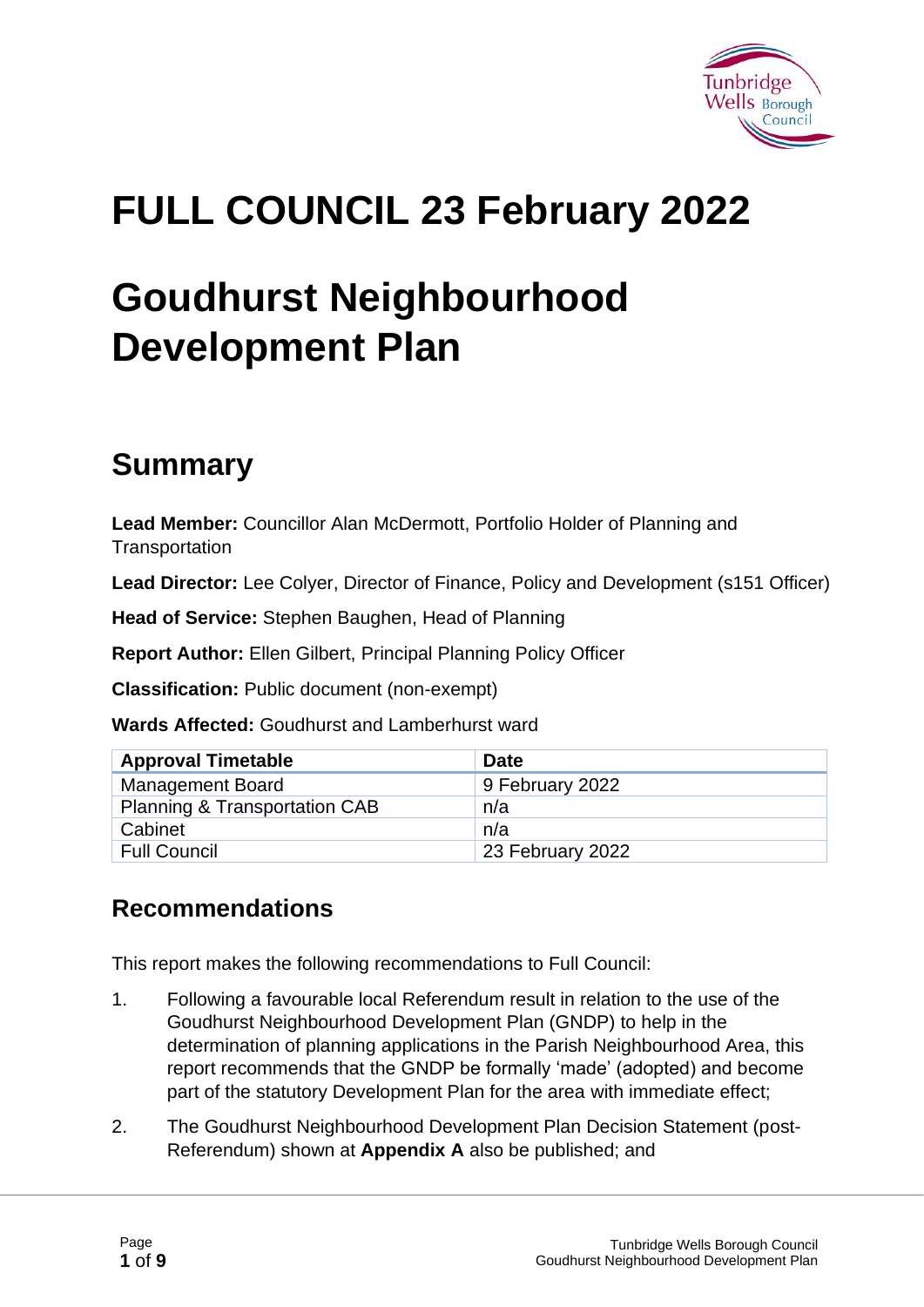3. The Goudhurst Neighbourhood Development Plan SEA Adoption Statement also be drafted and published shortly after the NDP is 'made'.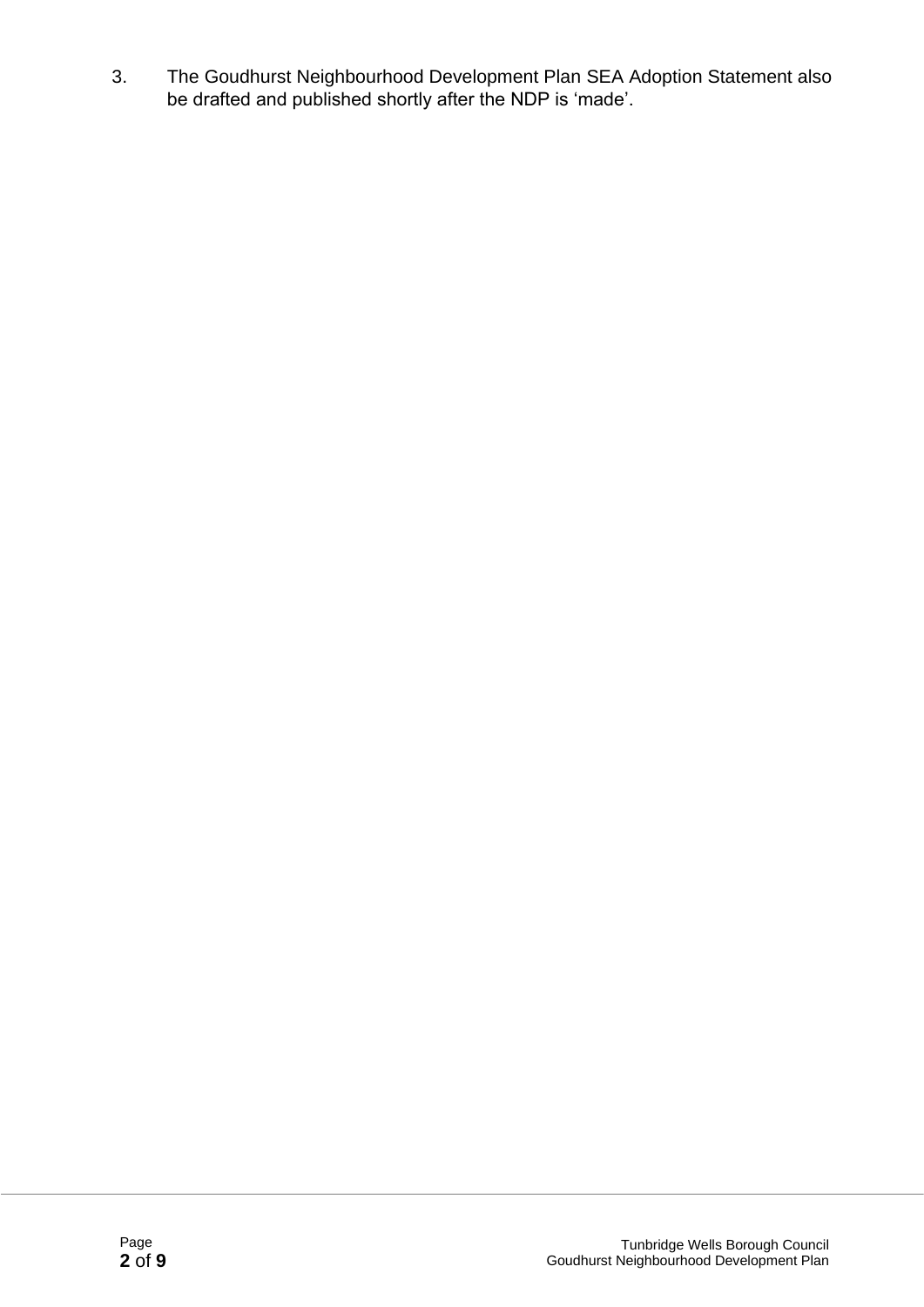

## **1. Introduction and Background**

- 1.1 The Goudhurst Neighbourhood Development Plan (GNDP) has been successful at examination, with the independent examiner recommending that the GNDP should proceed to referendum, subject to a number of recommended modifications.
- 1.2 The Report presented to Cabinet on 2 December 2021 set out the independent examiner's recommendations and the proposed modifications to be made to the GNDP, which were made with the involvement of Goudhurst Parish Council following receipt and consideration of the examiner's report. The following documents referred to in this report can be accessed via Item 19 of this Cabinet meeting at

[https://democracy.tunbridgewells.gov.uk/ieListDocuments.aspx?CId=118&MId=4](https://democracy.tunbridgewells.gov.uk/ieListDocuments.aspx?CId=118&MId=4957&Ver=4) [957&Ver=4](https://democracy.tunbridgewells.gov.uk/ieListDocuments.aspx?CId=118&MId=4957&Ver=4)

- (pre-Referendum) Decision Statement
- Draft Referendum version of the GNDP (Note, any changes subsequently made to this version of the GNDP are presentational only to ensure the final version is fully compatible with the requirements of the new accessibility regulations (The Public Sector Bodies (Websites and Mobile Applications) (No. 2) Accessibility Regulations 2018) that came into force for public sector bodies on 23 September 2018)
- The Examiner's Report
- 1.3 It was agreed by Cabinet to note the examiner's report dated 2 September 2021 and the recommended modifications, the (pre-Referendum) Decision Statement and progress the GNDP to referendum.
- 1.4 The version of the GNDP that was subject to Referendum reflects subsequent discussions between the parish council and TWBC planning officers.

#### **Background to the Goudhurst Neighbourhood Development Plan (GNDP)**

1.5 Goudhurst Parish Council, as the Qualifying Body (QB), applied for Goudhurst Parish to be designated a Neighbourhood Area under Part 2 of the Neighbourhood Planning (General) Regulations 2012. The area was designated on 7 November 2016.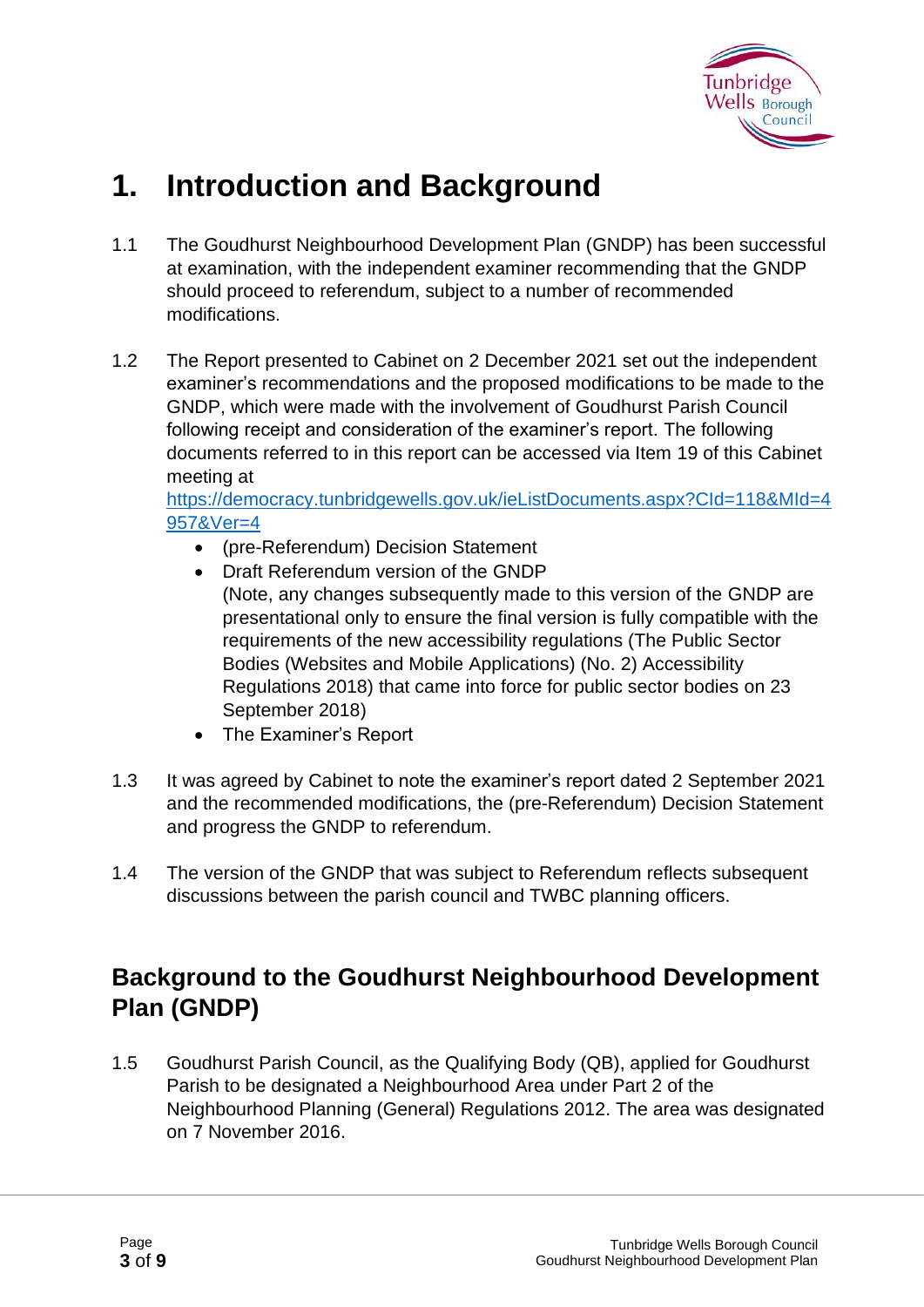- 1.6 Following consultation on a draft (pre-submission) Plan, the GNDP was submitted to the Borough Council in December 2020 under Regulation 15 of the relevant Regulations. The Borough Council then undertook formal consultation of the GNDP and its supporting documents which were publicised, and representations were invited. The period of formal consultation ran from 11 January 2021 to 22 February 2021. Independent examination followed, conducted by written representations, and the Examiner, Mr. Andrew Ashcroft, published his final report in September 2021, concluding that the GNDP, subject to certain modifications proposed in his report, did meet the basic conditions as set out in legislation and is compatible with Schedule 4B of the Town and Country Planning Act 1990 and could therefore proceed to local referendum.
- 1.7 On 2 December 2021, Cabinet resolved that the Neighbourhood Plan Submission Plan (as amended in line with the Examiner's proposed modifications) should proceed to local Referendum. This decision and a revised version of the GNDP, agreed by the Goudhurst Parish Council (the QB) was published on the TWBC website. The 'referendum area' was determined to be Goudhurst Parish, to ensure the community has the final say on whether the neighbourhood plan comes into force or not.

## **2. The Referendum**

- 2.1 A Referendum was held on 3 February 2022. The referendum question was '*Do you want Tunbridge Wells Borough Council to use the Neighbourhood Plan for Goudhurst to help it decide planning applications in the neighbourhood area?*' The designated neighbourhood area followed that of the Goudhurst parish boundary.
- 2.2 The results of the referendum were:

Yes = 525 (92.10%)

No = 45 (7.89%)

Unmarked or Void =  $0(0\%)$ 

Number of Votes = 570

Turnout =  $25.1%$ 

- 2.3 It is therefore the case that the outcome of the referendum for the GNDP is a positive one, it being endorsed to use the GNDP to decide planning applications within the Parish of Goudhurst.
- 2.4 Planning Practice Guidance (PPG) sets out at <https://www.gov.uk/guidance/neighbourhood-planning--2> that a neighbourhood plan comes into force as part of the statutory development plan once it has been approved at referendum (that is, more than 50% of the votes cast being in favour of the draft neighbourhood plan).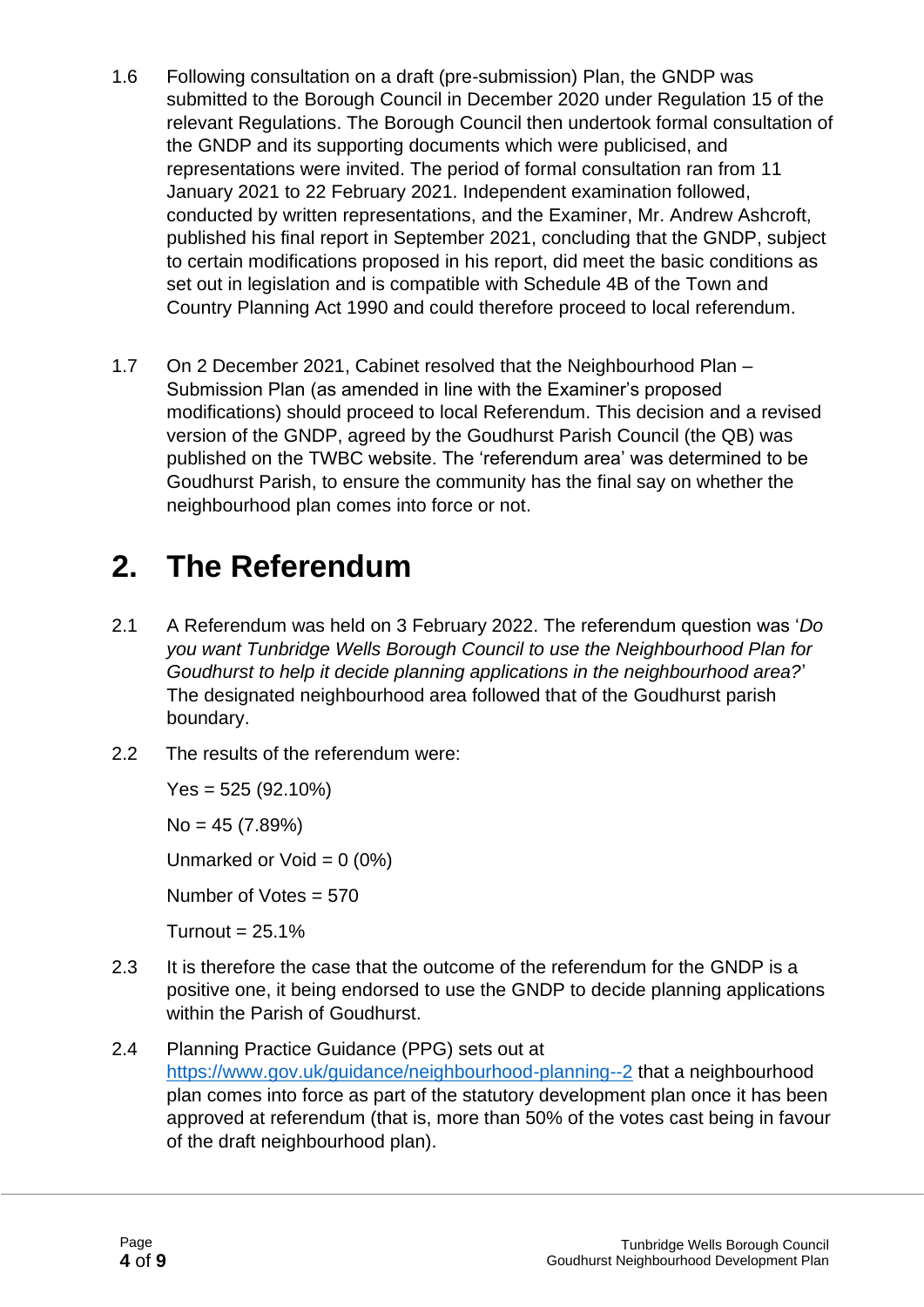- 2.5 It is the case that in these circumstances the neighbourhood plan must be made by the local planning authority (that is the neighbourhood plan is adopted). There are narrow circumstances where the local planning authority is not required to make the neighbourhood plan. These are where it considers that the making of the neighbourhood plan would breach, or otherwise be incompatible with, any EU or human rights obligations (see section 61E (8) of the Town and Country Planning Act 1990 Act as amended). Paragraph: 064 Reference ID: 41-064- 20170728
- 2.6 It is concluded that the Plan, including its preparation, does not breach and would not otherwise be incompatible with any EU obligation or any of the Convention rights (within the meaning of the Human Rights Act 1998). This includes compliance with the basic condition regarding compliance with the Habitat Regulations.
- 2.7 The Cabinet decision of 2 December 2021 included as part of resolution 4 that in the circumstances where the referendum result is positive, that the Goudhurst Neighbourhood Development Plan can, post-referendum, go firstly to Management Board then directly to be considered at the TWBC Full Council, with a recommendation for it to be 'made'(adopted), therefore removing the other committee meetings (Planning and Transportation Cabinet Advisory Board, and Cabinet) from the post-referendum/second half of the process.

# **3.Conclusion**

- 3.1 Paragraph 38A(4)(a) of the Planning and Compulsory Purchase Act 2004 requires the Council to 'make' a Neighbourhood Plan if more than half of those voting in a referendum have voted in favour of the Plan being used to help to decide planning applications in the area. This needs to be achieved within eight weeks of the referendum result.
- 3.2 The Council has also assessed and concluded that the Plan, including its preparation, does not breach and would not otherwise be incompatible with any EU obligation or any of the Convention rights (within the meaning of the Human Rights Act 1998). This includes compliance with the basic condition regarding compliance with the Habitat Regulations.
- 3.3 Therefore, it is proposed that Full Council be recommended to formally 'make' the GNDP with immediate effect.
- 3.4 The principal effect of this is that the GNDP is now part of the statutory 'development plan' for the area (Goudhurst Parish) after a positive referendum pursuant to s38 (3A) of the Planning and Compulsory Purchase Act 2004, [https://www.legislation.gov.uk/ukpga/2004/5/contents.](https://www.legislation.gov.uk/ukpga/2004/5/contents) This means it is now a material consideration in the determination of planning applications in Goudhurst Parish.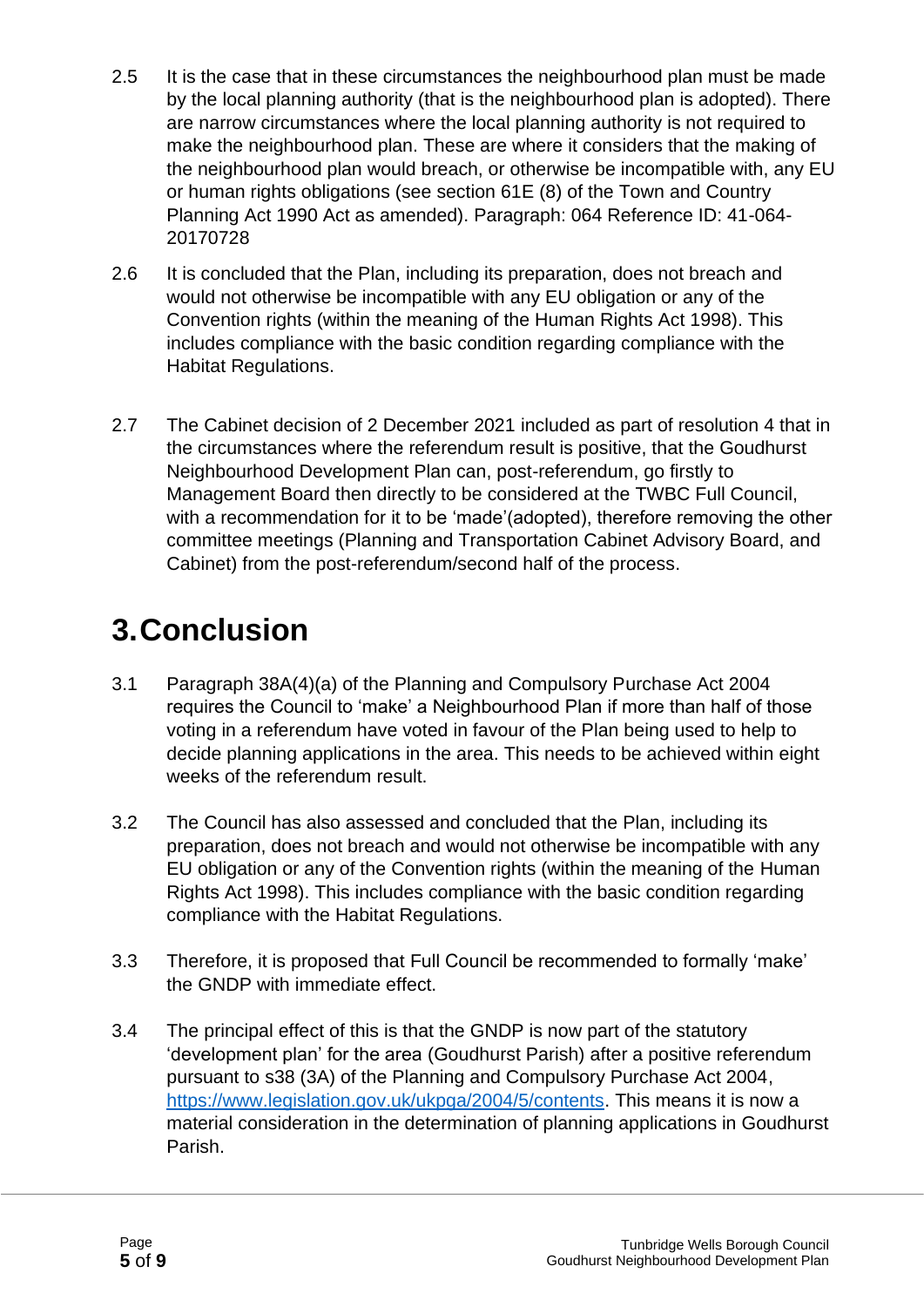3.5 The post-referendum decision to make the GNDP (**Appendix A**) will need to be publicised and notified to those who had asked to be advised. A statement setting out how environmental considerations (the SEA Adoption Statement) have been integrated into the Plan also needs to be published and consultees informed.

## **4. Appendices and Background Documents**

Appendices:

• **Appendix A**: Goudhurst Neighbourhood Development Plan Decision Statement (post-Referendum)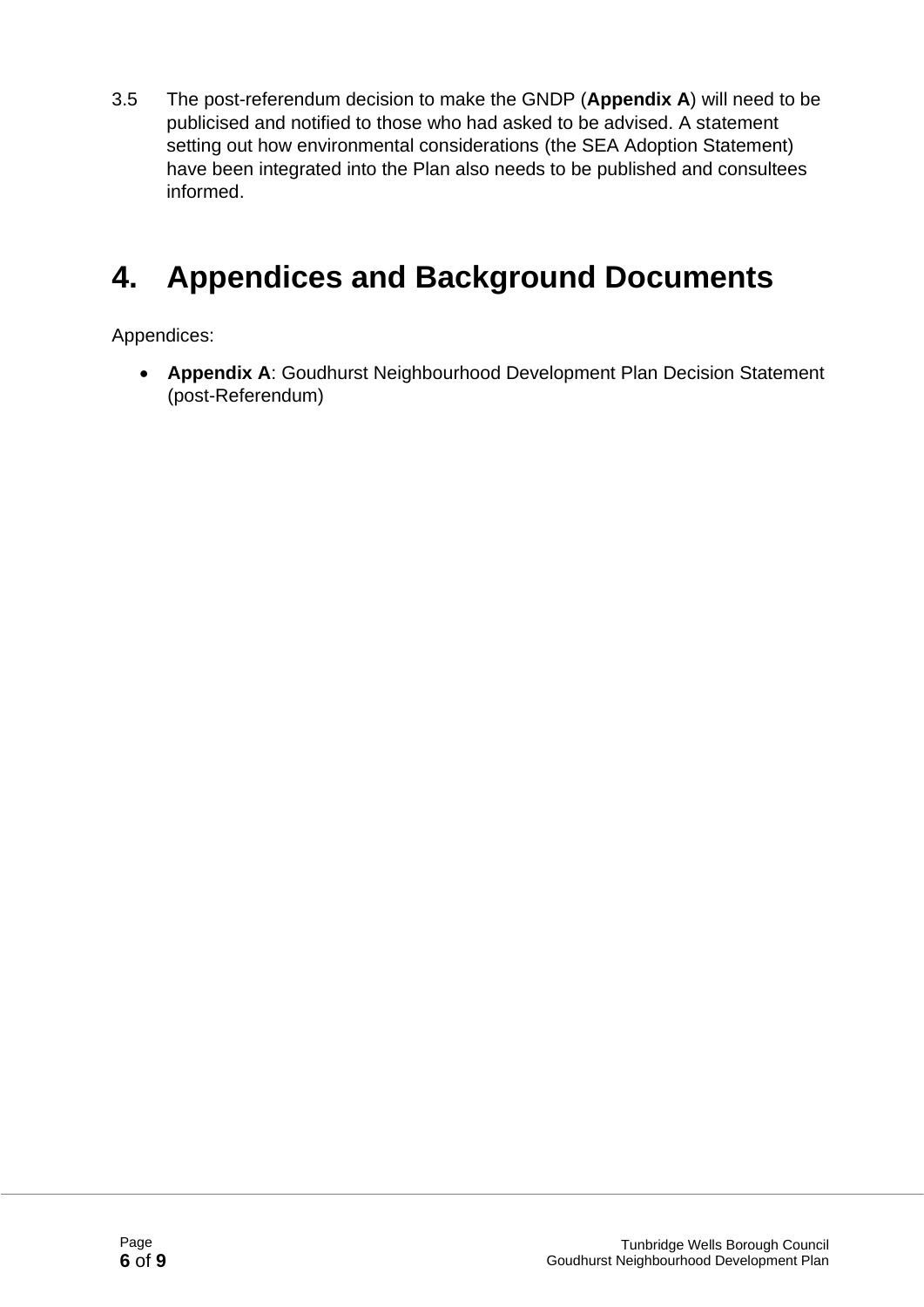

# **5. Cross Cutting Issues**

### **A. Legal (including the Human Rights Act)**

Accepting the recommendations in this report will fulfil the Council's duties under the Town and Country Planning Act 1990, as amended by the Localism Act 2011, the Housing and Planning Act 2016, and the Neighbourhood Planning Act 2017. The recommendations also comply with the Neighbourhood Planning (General) Regulations 2012 as amended.

Cheryl Parks, Mid Kent Legal Services (Planning) 4 February 2022

#### **B. Finance and Other Resources**

There is no associated cost beyond those factored into the budget of Planning Services in organising the independent examination and meeting the independent examiner's invoiced costs. Tunbridge Wells Borough Council can claim **£20,000** from the government (Department for Levelling Up, Housing and Communities, DLUHC) once they have set a date for a referendum following a successful examination where a neighbourhood plan has not previously been made for that area. The referendum will be carried out by the borough council.

A claim for £20,000 has been made to the DLUHC by TWBC

Jane Fineman, Head of Finance, Procurement and Parking 4 February 2022

## **C. Staffing**

There are no staffing implications.

Anita Lynch, HR Manager 4 February 2022

#### **D. Risk Management**

All risks associated with this report are within the Council's current risk appetite and managed in accordance with its risk management strategy.

Stephen Baughen, Head of Planning 4 February 2022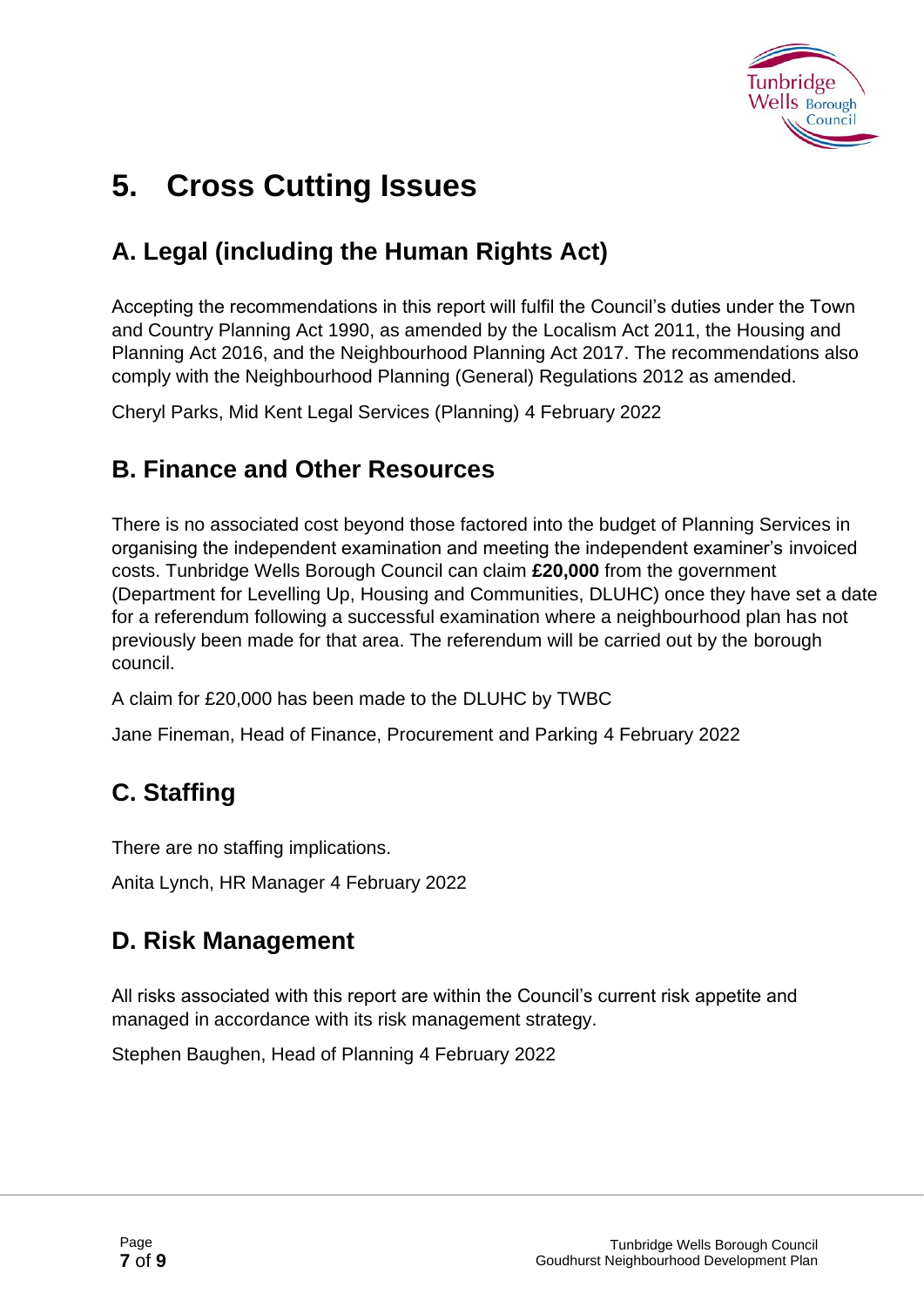## **E. Environment and Sustainability**

No environmental and sustainability implications are identified. Section 2 of the Basic Conditions Statement submitted with the Draft Goudhurst Neighbourhood Plan provides information to demonstrate how the Goudhurst Neighbourhood Plan is in Conformity with Sustainable Development,

[https://tunbridgewells.gov.uk/\\_\\_data/assets/pdf\\_file/0009/382473/1610009471\\_02BasicCond](https://tunbridgewells.gov.uk/__data/assets/pdf_file/0009/382473/1610009471_02BasicConditionsStatement.pdf) [itionsStatement.pdf](https://tunbridgewells.gov.uk/__data/assets/pdf_file/0009/382473/1610009471_02BasicConditionsStatement.pdf) and one of the roles of the independent examiner has been to consider whether the plan contributes to the achievement of sustainable development. The GNDP comes into force as part of the statutory development plan once it has been approved at referendum and forms part of the borough's development plan, to be read alongside the Local Plan which contains policies to support the climate and biodiversity emergency.

Stephen Baughen, Head of Planning 4 February 2022

## **F. Community Safety**

No community safety issues arise as a result of this report

Section 17, Crime and Disorder Act 1998

Terry Hughes, Community Safety Manager 4 February 2022

### **G. Equalities**

The decisions recommended through this paper have a remote or low relevance to the substance of the Equality Act. There is no apparent equality impact on end users. Furthermore, the Public Sector Equality Duty applies to parish councils: Benenden Parish Council will be responsible for demonstrating due regard to this in the production of an NDP.

Abigayle Sankey, Corporate Governance Officer 4 February 2022

#### **H. Data Protection**

Representations made to the Regulation 16 consultation cannot be treated in confidence. Regulation 22 and 35 of the Town and Country Planning (Local Development) (England) Regulations 2012, as amended, require copies of all representations to be made publicly available. The Council will publish names and associated representations on its website but will not publish personal information such as telephone numbers, emails, or private addresses. All representations will be forwarded for consideration by the person appointed to carry out an examination of the Plan.

There is no identified risk to individuals' interests under the General Data Protection Regulation.

Article 5, General Data Protection Regulation 2016